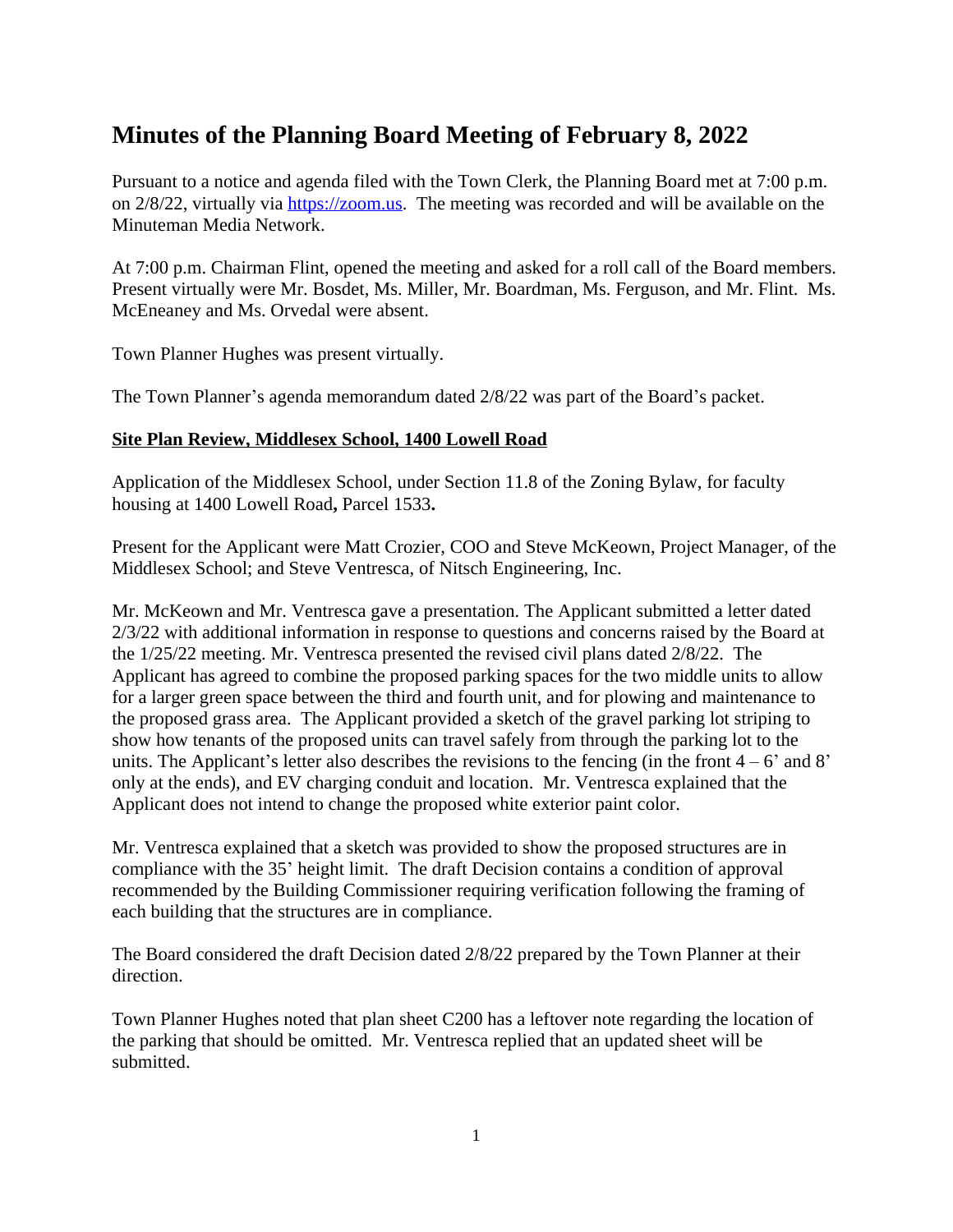Mr. Bosdet moved that the Board approve the application of the Middlesex School for two duplex units for four faculty housing dwellings under Section 11.8.7 of the Zoning Bylaw at 1400 Lowell Road, Parcel 1533 based on the findings and conditions of approval in the Board's decision dated 2/8/22 and authorize the Chair, Clerk, and Town Planner to sign the decision. Mr. Boardman seconded. All voted in favor. The roll call vote was Mr. Bosdet, yes; Ms. Miller, yes; Mr. Boardman, yes; Ms. Ferguson, yes; and Mr. Flint, yes.

#### **Developing Site Plan Rules and Regulations**

The Board started their discussion on the development of Site Plan Rules & Regulations by identifying category topics, such as landscaping, parking, and lighting, for inclusion. The Town Planner noted that Ms. Orvedal had already started pulling together examples regarding incorporation of sustainability measures. The following topics were assigned: Mr. Bosdet, assist Ms. Orvedal with sustainability; Ms. Miller; bicycle and pedestrian connectivity; Mr. Boardman, landscaping and fencing; Ms. Ferguson, parking layout, and Mr. Flint design and materials. The Board thought Ms. McEneaney might be interested in looking into lighting examples. Board member will begin looking at other communities to develop a list of aspects that may be included for that topic. Town Planner Hughes will research affordable housing site layout and impact statements (economic). The Site Plan Rules & Regulations will provide guidance to applicants on developing plans that meet the Site Plan Criteria in the Zoning Bylaw through appropriate design. The Board will resume this discussion at the 3/22/22 meeting.

## **2022 ATM Draft Warrant Articles**

In preparation for the upcoming Annual Town Meeting Warrant Articles public hearing on 3/8/22, the Board reviewed and discussed their presentation on Article 31, a Zoning Bylaw amendment to Section 4.2.2.2 Additional Dwelling Unit and Article 32, a ZBL amendment to Section 3.3 Formula Business. Additionally, the Board reviewed an updated FAQ for Article 33 Thoreau Depot Business District Zoning Amendment. Mr. Flint said that it was pointed out to him the negative connotations of the term "grandfathered" and suggested that the word be substituted in the presentation of Article 31.

## **Minutes**

The Board reviewed the revised draft minutes of the 1/25/22 meeting. Mr. Flint moved to approve the minutes as written. Mr. Bosdet seconded. All voted in favor. The roll call vote was Mr. Bosdet, yes; Ms. Miller, yes; Mr. Boardman, yes; Ms. Ferguson, yes; and Mr. Flint, yes.

#### **Planning Board Liaison/Town Planner Updates**

Ms. Hughes reminded the Board that there is regular meeting next week on 2/15 and that the next regular meeting after that 3/22 due to the 3/8/22 Public Hearing.

Mr. Flint reported that the CPC voted on their final recommendations for funding for Annual Town Meeting. He also recently spoke at the 1<sup>st</sup> Tuesday Group on the topic of the Thoreau Depot Business District Zoning.